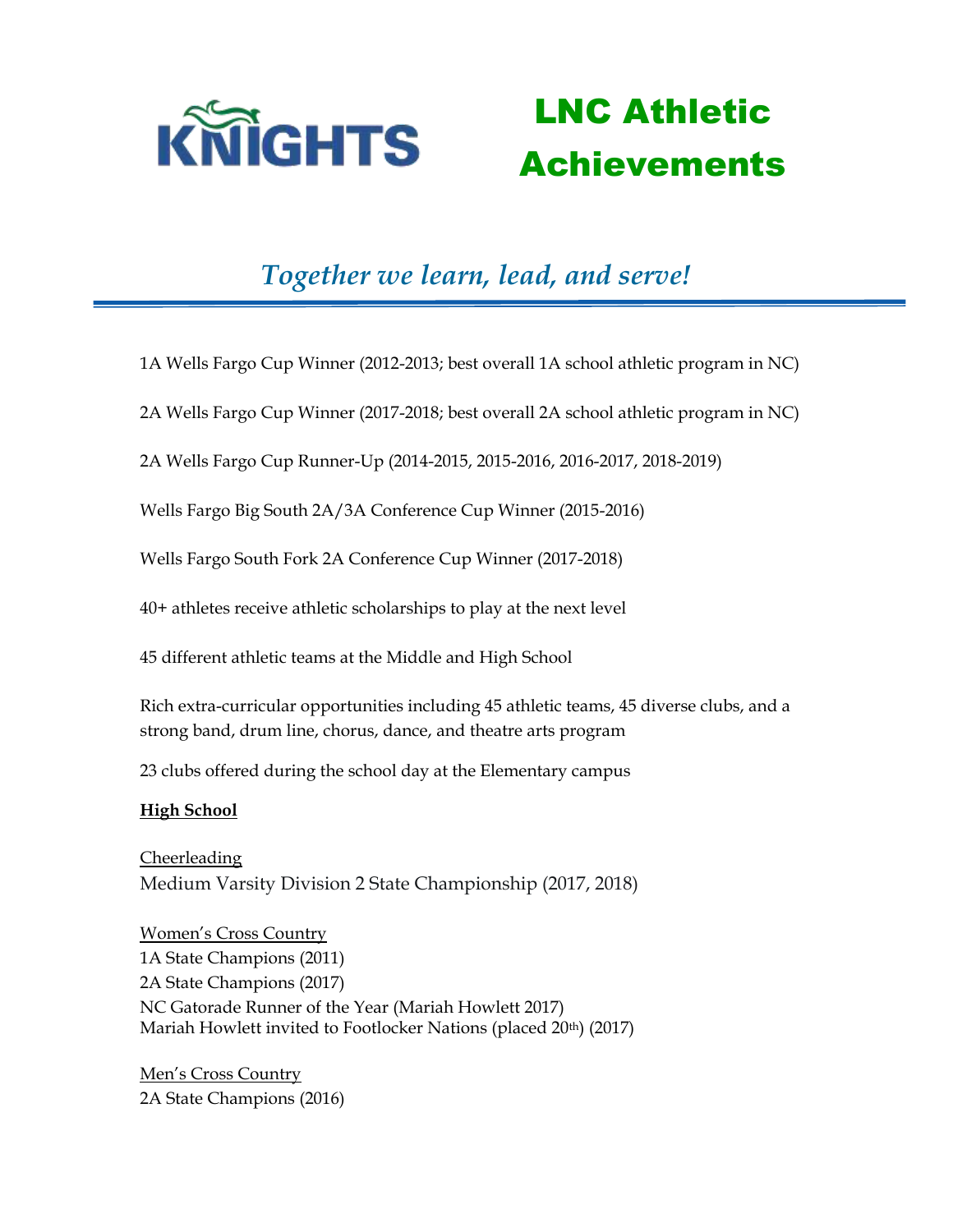## **LNCHARTER**

Men's Golf 2A State Champions (2019)

Women's Soccer 1A State Champions (2013)

Women's Tennis 2A State Champions (2014, 2015, 2016) 1A Individual State Champ (2012; Hannah Archer) 2A Individual State Champ (2016; Olivia Archer) 2A State Doubles Champs (2014; Hannah & Olivia Archer) 2A State Doubles Champ (2015; Hannah & Olivia Archer)

Women's Track 2A State Champions (2018) 2A Individual State Champ (2018; Mariah Howlett 3200 & 1600) 2A Individual State Champ (2018; Chioma Asiegbunam, Jordyn Earl, Kiya Means, Destiny Benson 4 x 100) 2A Individual State Champ (2019 Asiegbunam Eisley Selden Earl Girls 4x2)

Swimming

*Men's* 1A State Champ (2009; Peter Brumm-200 Free and the 100 Butterfly) (2012; Chris Cardwell, Jake Koferl, Brian Piccirilli, Brian Davis-200 yd. Medley Relay) (2012; Chris Cardwell-100 Backstroke) (2013; Chris Cardwell, Drew Queen, Corrin Rothwell, Austin Jones-200 yd. Medley Relay)

2A State Champ (2014; Drew Queen-100 Breast Stroke)

*Women's* 1A State Champ (2011; Emily Hunt, Lauren Davis, Meaghan Noble and Rina Leonidas-200 yd. Medley Relay)

2A State Champ (2016; Carole Fish, Riggan Ayscue, Ariel Hopper, Andrea Gartner-200yd Medley Relay) (2016; Riggan Asycue-100yd Breast Stroke)

Updated (7/8/19) CS